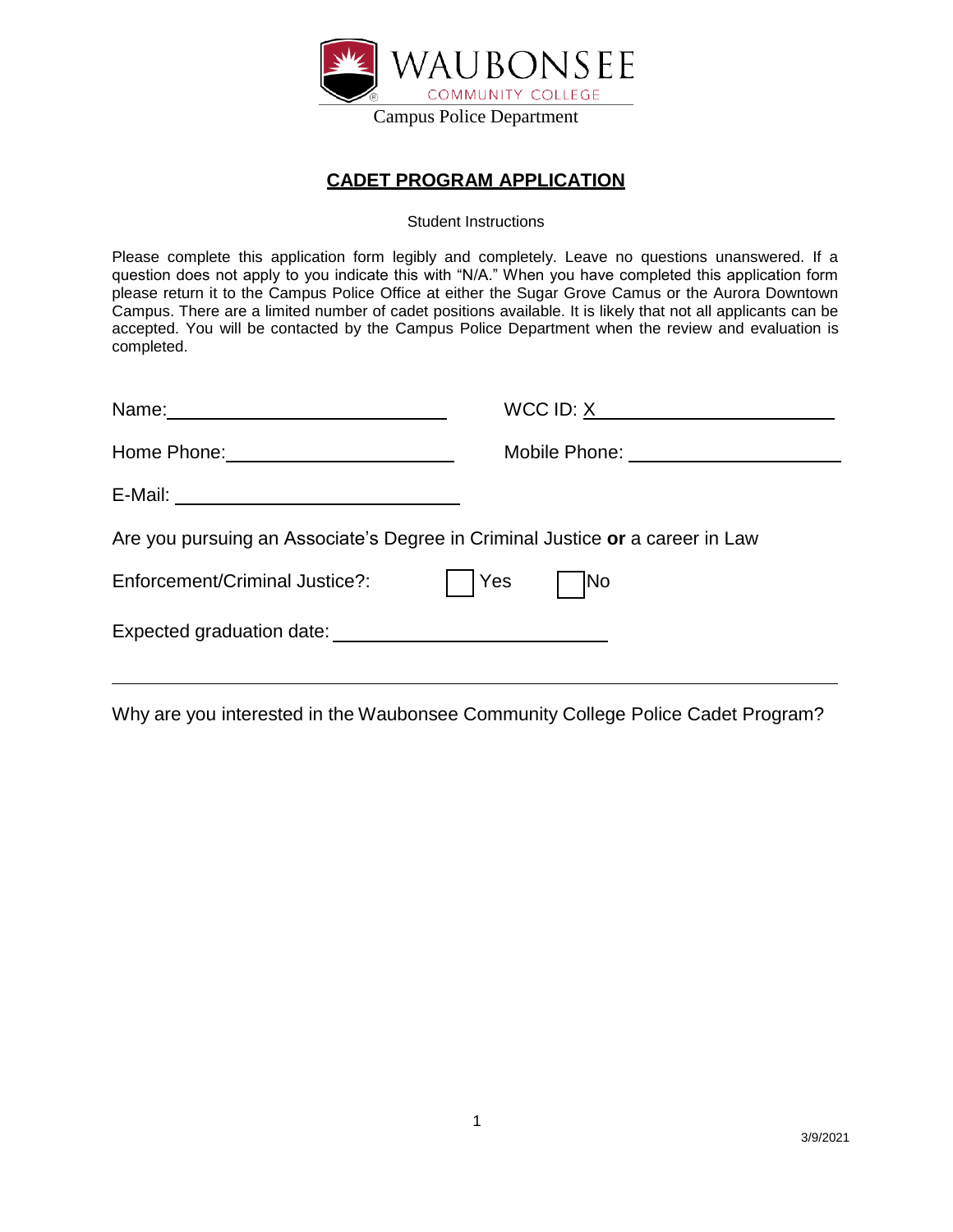

What do you plan to do after you complete your studies at Waubonsee Community College?

Describe what you expect to learn if you are selected for the Waubonsee Police Cadet Program.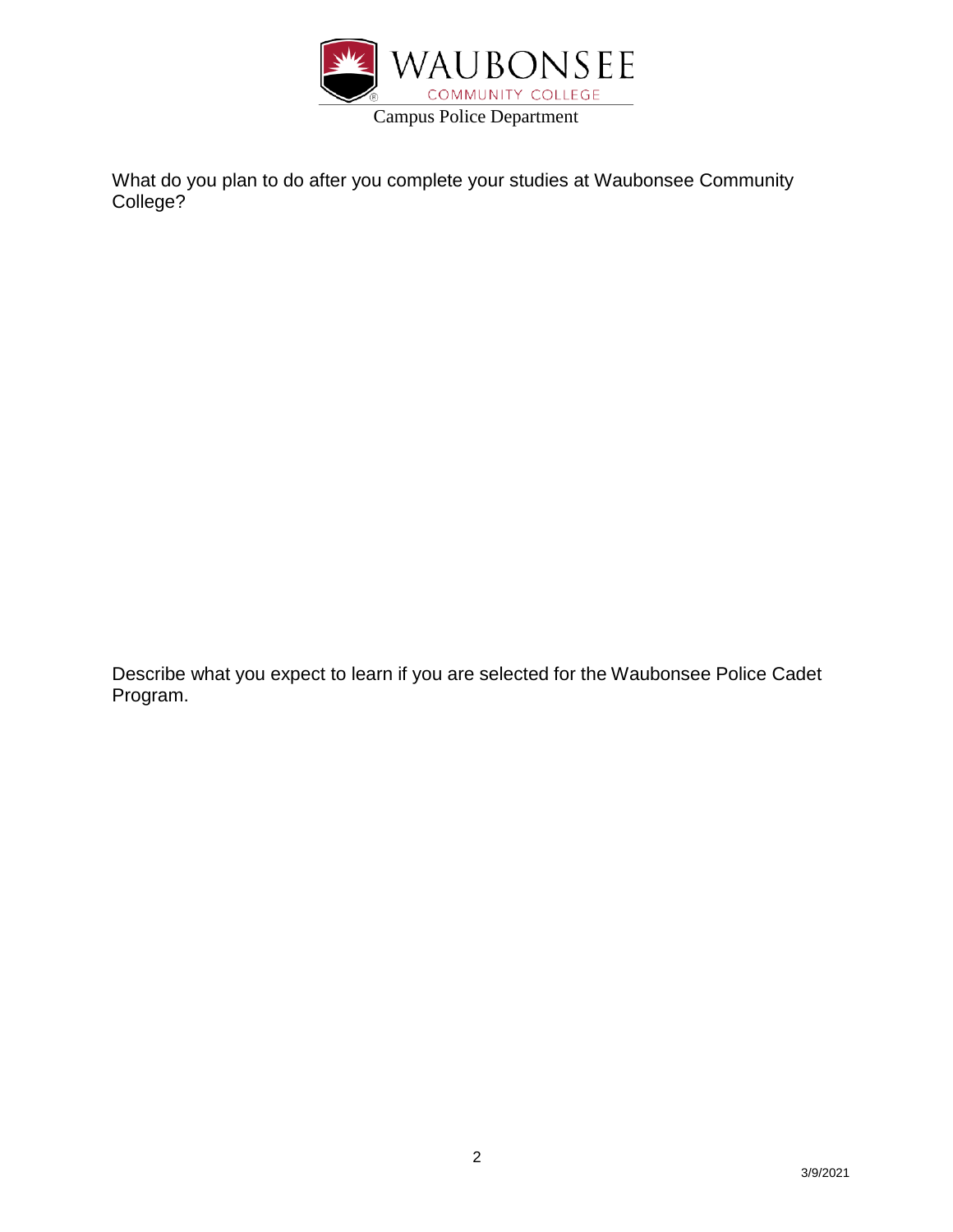

If you are selected for the Waubonsee Police Cadet Program, how will your participation benefit the Waubonsee College Community?

Describe why you believe you would be a good candidate for Waubonsee Police Cadet.